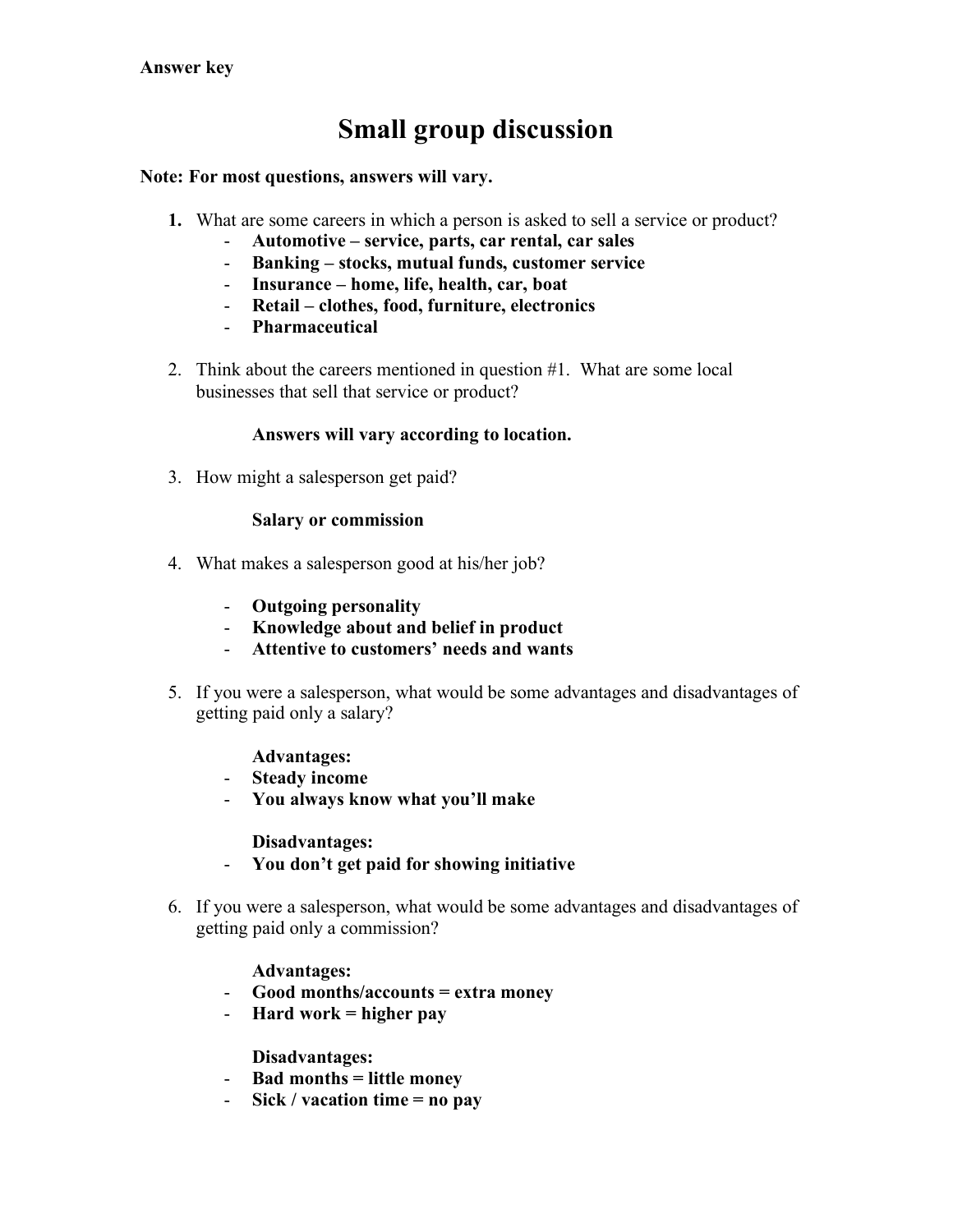7. Can you think of a few careers in sales that might be of interest to you?

## **Answers will vary according to student interest.**

8. Homework: Ask a parent/guardian if he or she has ever worked in sales. What product or service did he/she sell? What did he/she like and dislike about the job? Be ready to share with the class tomorrow.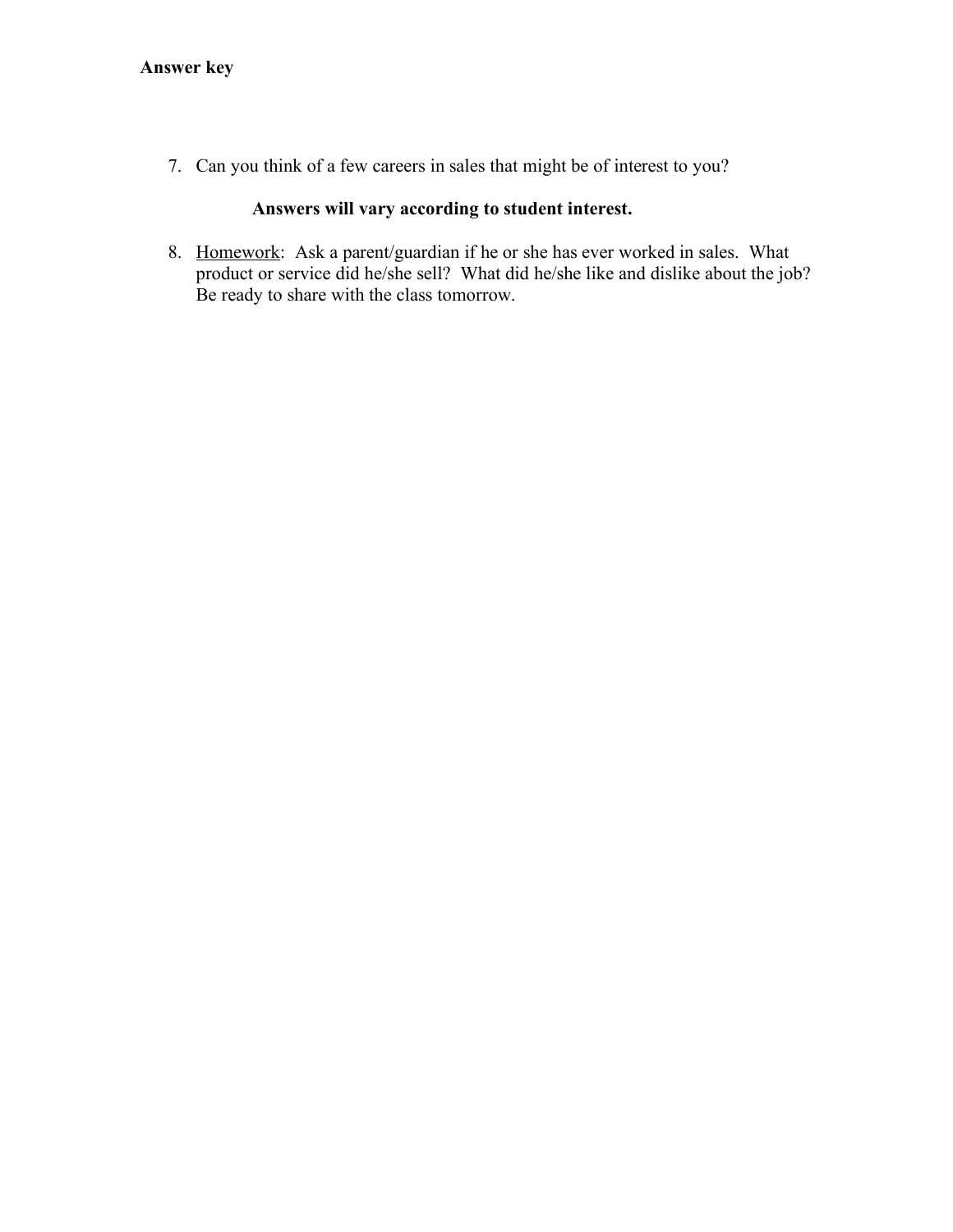# **"I could sell oceanfront property in Montana…"**

## **Stocks/Bonds**

A transaction at My Fund, Inc. between a stockbroker and someone who wants to buy stocks or mutual funds has an average commission of 45% of what is charged by the bank.

1. If My Fund, Inc. charged Mrs. Smith \$2,500 for brokering the purchase of a mutual fund, what is the commission for the broker?

## **\$2,500 x .45 = \$1125.00**

2. A customer heard that Bill Gates recently stepped down as CEO of Microsoft, and that the new CEO is expected to make a real push towards the Internet. If this is accomplished, marketplace and stocks are expected to go up. The customer visits the bank and purchases shares in Microsoft stock, which yield earnings of \$12,000 for the bank. What is the commission for the stockbroker that sold the stocks to the customer?

## **\$12,000 x .45 = \$5,400**

## **Web design/construction**

Coretecs is a small web tech company in Winston-Salem that constructs and maintains websites for the city and local businesses. If a Coretecs employee signs a new customer to a contract, the employee receives a 10% commission for the first year of the contract.

3. If an employee sells a one-year service contract that costs \$5,000 per month, what is the total commission that the Coretecs employee can expect to make?

**\$5,000 x 12 = \$60,000**

**\$60,000 x .10 = \$6,000**

4. If an employee sells a two-year service contract that costs \$3,000 per month, what is the total commission that the Coretecs employee can expect to make?

**Students should note that employees only earn commission for the first year of the contract. \$3,000 x 12 = \$36,000**

**\$36,000 x .10 = \$3,600**